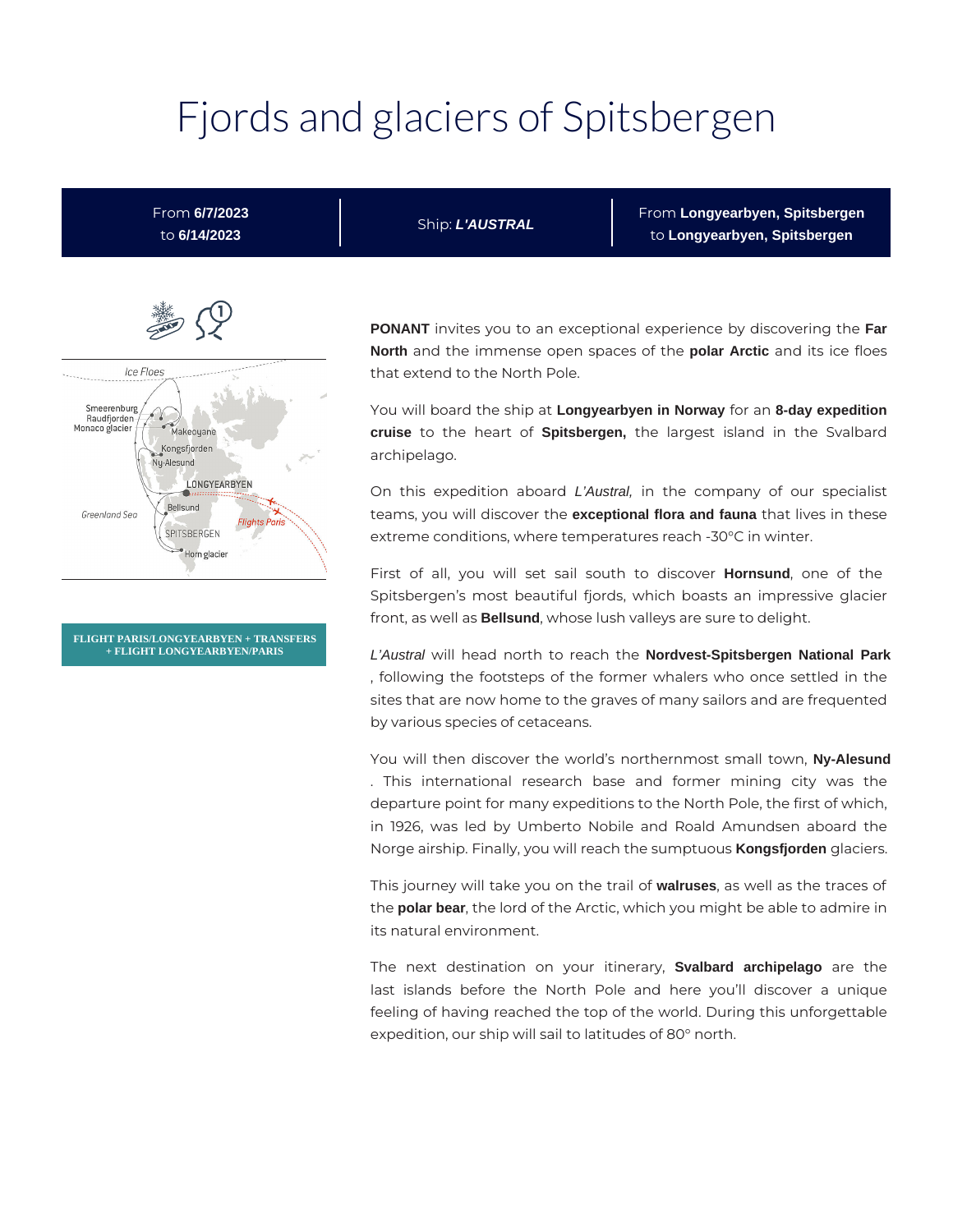Itinerary is subject to change according to port authorizations and government regulations. We are privileged guests in these remote lands where we are at the mercy of weather, ice, tidal and current conditions. Landings on certain sites and the observation of certain wildlife cannot be guaranteed. They vary from day to day, making each PONANT cruise a unique experience. The Captain and the Expedition Leader will make every effort to ensure that your experience is as rich as possible, while complying with the safety rules and instructions imposed by the AECO.



The information in this document is valid as of 7/4/2022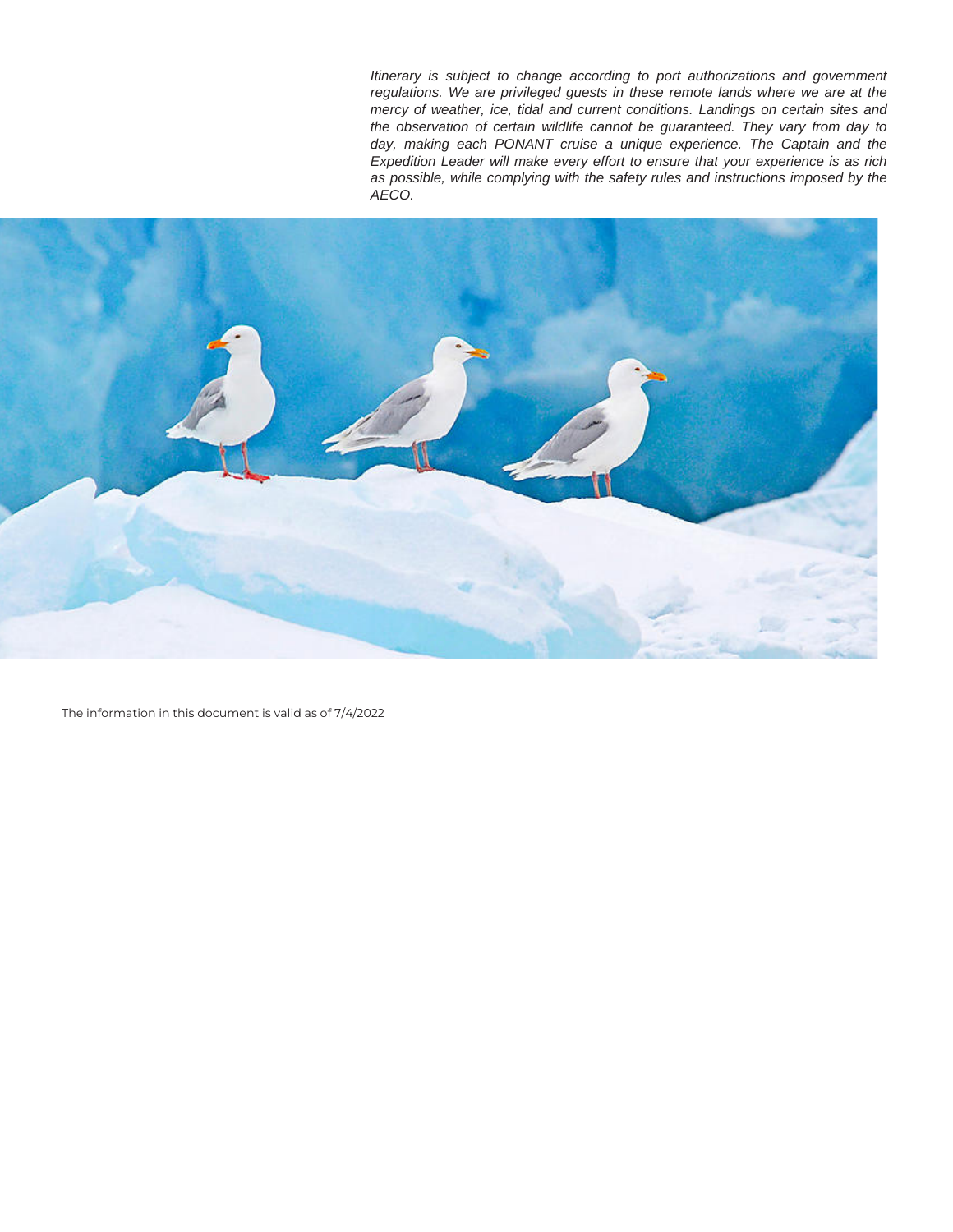# Fjords and glaciers of Spitsbergen **YOUR STOPOVERS :**

# **LONGYEARBYEN, SPITSBERGEN**

Embarkation 6/7/2023 from 4:00 PM to 5:00 PM Departure 6/7/2023 at 6:00 PM

**Longyearbyen** is the capital of the Norwegian **Svalbard** archipelago, located on **Svalbard's** main island, and is the northernmost territorial capital on the planet. With winter temperatures dropping to below 40°C, the landscapes of this mining town are simply breathtaking. The glaciers, the mountains stretching as far as the eye can see and the untouched nature, make you feel like you're in completely unexplored territory.

#### **HORNSUND**

Arrival 6/8/2023 Departure 6/8/2023

Nestling between **millennial glaciers** and carved mountains, and considered to be "the crown of Arctic Norway", Spitsbergen is a place that never sees the night. Your ship will take you closer to this fascinating archipelago and, more particularly, the **Hornsund fjord**. Considered to be **Svalbard's southernmost fjord**, it is especially reputed to be its most stunning: at the end of its vast bay, 8 great glaciers slowly make their way down to the sea before giving way to the many icebergs elegantly drifting along its cold and mysterious waters.

#### **BELLSUND, SPITSBERGEN**

Arrival 6/9/2023 Departure 6/9/2023

You will head to the **Bellsund fjord** to follow in the footsteps of the first explorers who came from the Norwegian coast, or those of the many fur traders seeking game and trophies. Boasting an astonishingly rich wildlife, the arms of the fjord separate to form two lush valleys. Give free rein to your imagination in the heart of this majestic natural environment where time seems to stand still.

# **SAILING TOWARD THE ICE FLOES**

Arrival 6/10/2023 Departure 6/10/2023

Your captain will sail right up to the **limit of the ice**, to the **edge of the ice floe**. Weather conditions and state of the ice allowing, you will be able to go out in a zodiac dinghy for a unique experience in the middle of these floating slabs of ice. In addition to this grandiose journey through the middle of these floes with their cut and blue-tinged edges, sometimes over 2 metres thick, it is also often an opportunity to see a particular kind of fauna, totally dependent on the ice floe: **birds, seals** and **polar bears**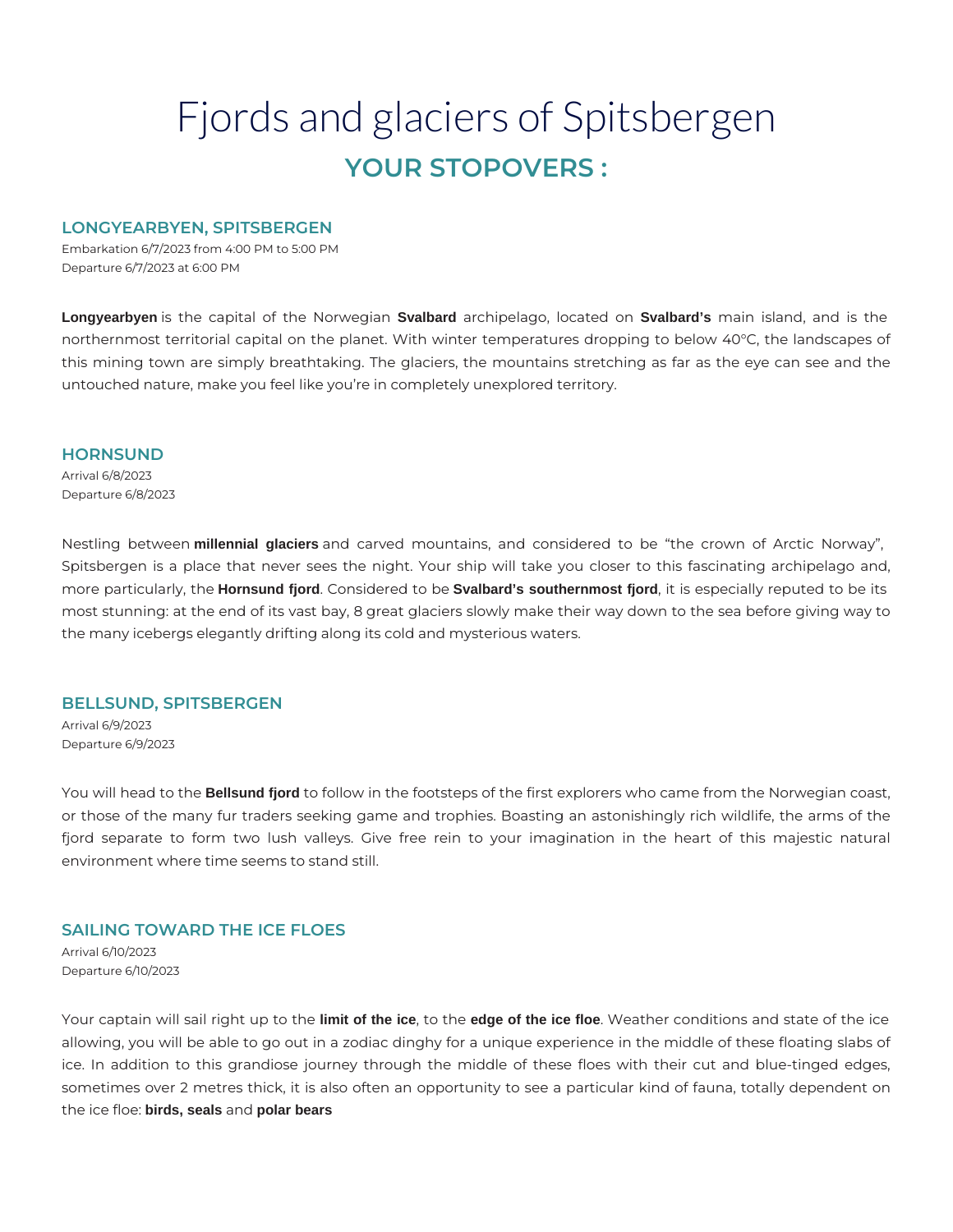#### **MAKEOYANE, SPITSBERGEN**

Arrival 6/11/2023 Departure 6/11/2023

.

Måkeøyane is a small **archipelago** in the heart of the **Woodfjorden**, whose names is a reference to the large quantities of driftwood washing up on the beaches. It is located at the intersection between the Bockfjorden and the Liefdefjorden which leads to the **Monaco Glacier**, one of the most beautiful in Spitsbergen. As you sail around these little islands, you will be able to observe **Arctic terns** whose eggs sometimes attract **polar bears**.

#### **MONACO GLACIER, SPITSBERGEN**

Arrival 6/11/2023 Departure 6/11/2023

Located to the North-West of the Svalbard archipelago, **the Monaco Glacier** is probably one of Spitsbergen's most beautiful and majestic. Named in honour of **Prince Albert I of Monaco**, a sailor, it stands as an impenetrable, bluetinged jagged wall, the last glacier before reaching a latitude of 80° North. Imagine the sound of the ice cracking as it breaks free and crashes into the **transparent water**. And to make the magical landscape even more perfect, you might be lucky enough to spot **bears** and **whales**, as these two animals have a special fondness for this area.

# **RAUDFJORDEN, SPITSBERGEN**

Arrival 6/12/2023 Departure 6/12/2023

**Raudfjorden** means "**red fjord**", from the colour of the sandstone of the surrounding mountains. Along the west coast of this 20 km fjord, dissected by many shallow bays, you will be able to admire some of Spitsbergen's most **spectacular ice formations.** At the extremity of the fjord, two offshoots lead to the magnificent glaciers of Chauveaubreen and **Raudfjordbreen** which is 3 km wide. To the east, Alicehamna Beach in Bruceneset Bay has seen trappers, fishermen and explorers arrive for centuries, as evidenced by the "Raudfjordhytta" - the cabin of a Swedish trapper built in 1927.

#### **SMEERENBURG, SPITSBERGEN**

Arrival 6/12/2023 Departure 6/12/2023

Located at the far north-west of the **Svalbard archipelago**, at the intersection of oceanic and Arctic influences, **Smeerenburg** is a former Dutch whaling colony on the southern part of **Amsterdam Island**. In a landscape of hills with steep slopes, plateaux, lakes and lagoons, you will anchor at a **sandy beach**. Dotted with **driftwood** and the **remains of ovens** that were used to melt the **whale** blubber, this is one of Spitsbergen's most important archaeological sites. At the height of the whaling activity, 200 men worked here and several are buried here.